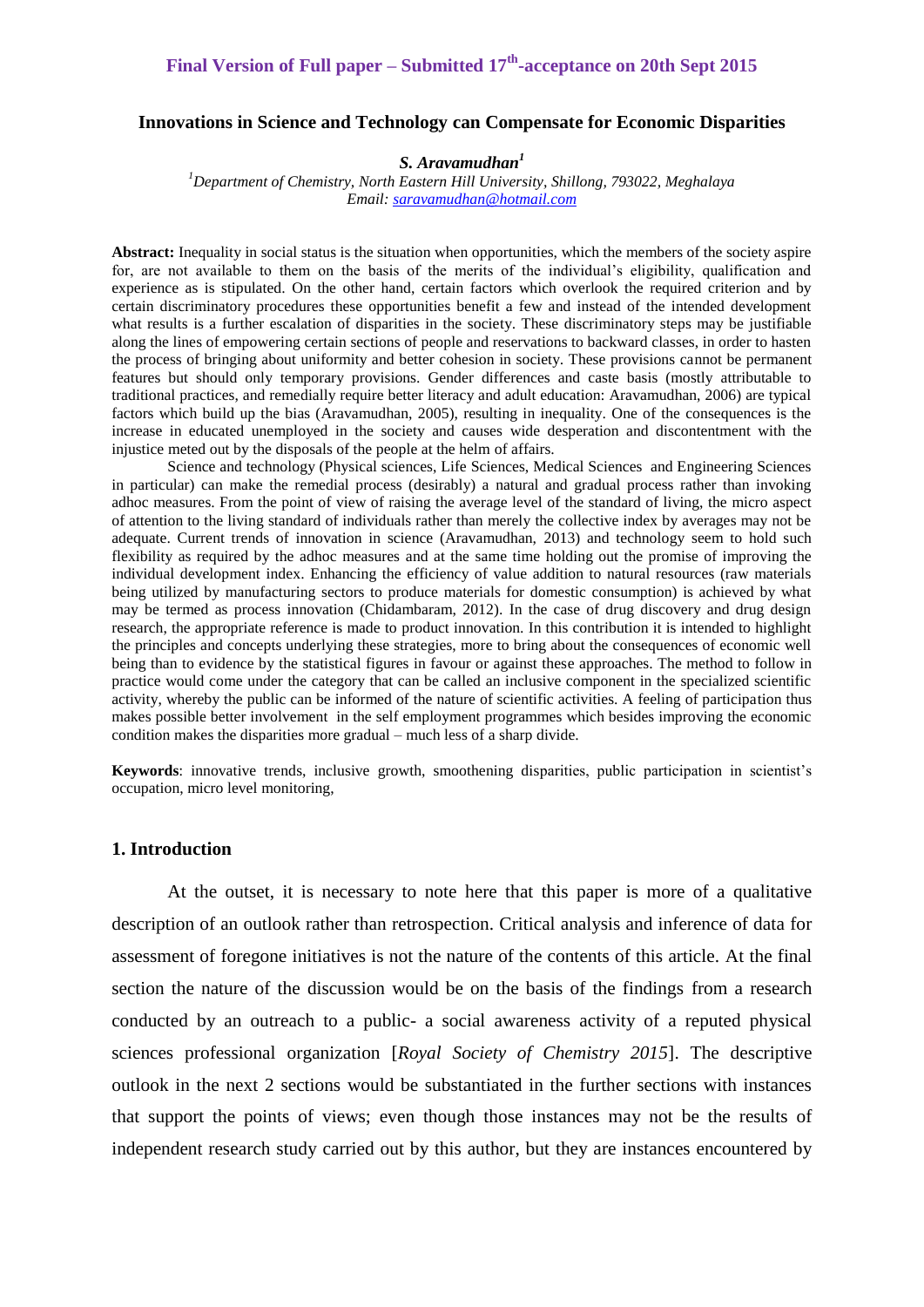this author during the course of academic pursuit to specialize in a subject that is broadly in physical sciences.

Thematically, it is the inequality aspect that would be the focus in this paper. Disparities arising on account of a variety of causes can be reduced by initiatives in science and technology which can be effectively accountable as a step towards reducing economic disparities. This effectiveness can come about, not only reaching out the findings of science technology to the society at large but also transferring the know-how information, as much as it is relevant, to the educated and qualified section of the society. This is the context of Science and Technology education, which can encourage the educated-unemployed citizen to seek self-employment strategies. Thus entrepreneurial trends can be accentuated that make individuals useful for the social well-being, while improving the individual human development index. Thus the diffusive trends become effective in reducing the explosive trends of escalating disparities. This is the more durable way to achieve increase in *average standard of living* with the possibility of micro level monitoring paying attention to the standard of living individual members making the social economic development homogeneous.

The considerations sequenced above are the outcomes for which innovative trends are promoted. From the several novel methods (not really much of original inventions all the time), which become evident in science and technology, seem to usually arise out of a mixture of the need with desperateness for means to reach a goal. When there are means to provide a service/product for specific needs, in a developing country, it becomes necessary to be monitoring cost effectiveness all the time to further optimize to make it much more affordable than what currently prescribed rates are. When population growth has not been contained to the prescribed rate, and natural resources are the inputs to a process for value addition to produce consumables, corrective measures invariably depend on science and technology and to modify the existing production strategy, suitability to local conditions are the prime considerations. Such are the typical initiatives that come under the category of innovation. And the modified trends are referred to innovative trends. For science and technology innovation, surprisingly economic viability is more of a determining factor, rather than the scientific curiosity or intellectual pursuit of improving the skills Hence there is no specific prescription to inculcate innovative qualities but it has to happen stream-lined as the course gets set; it is a way by which people's talents become evident. It is probably more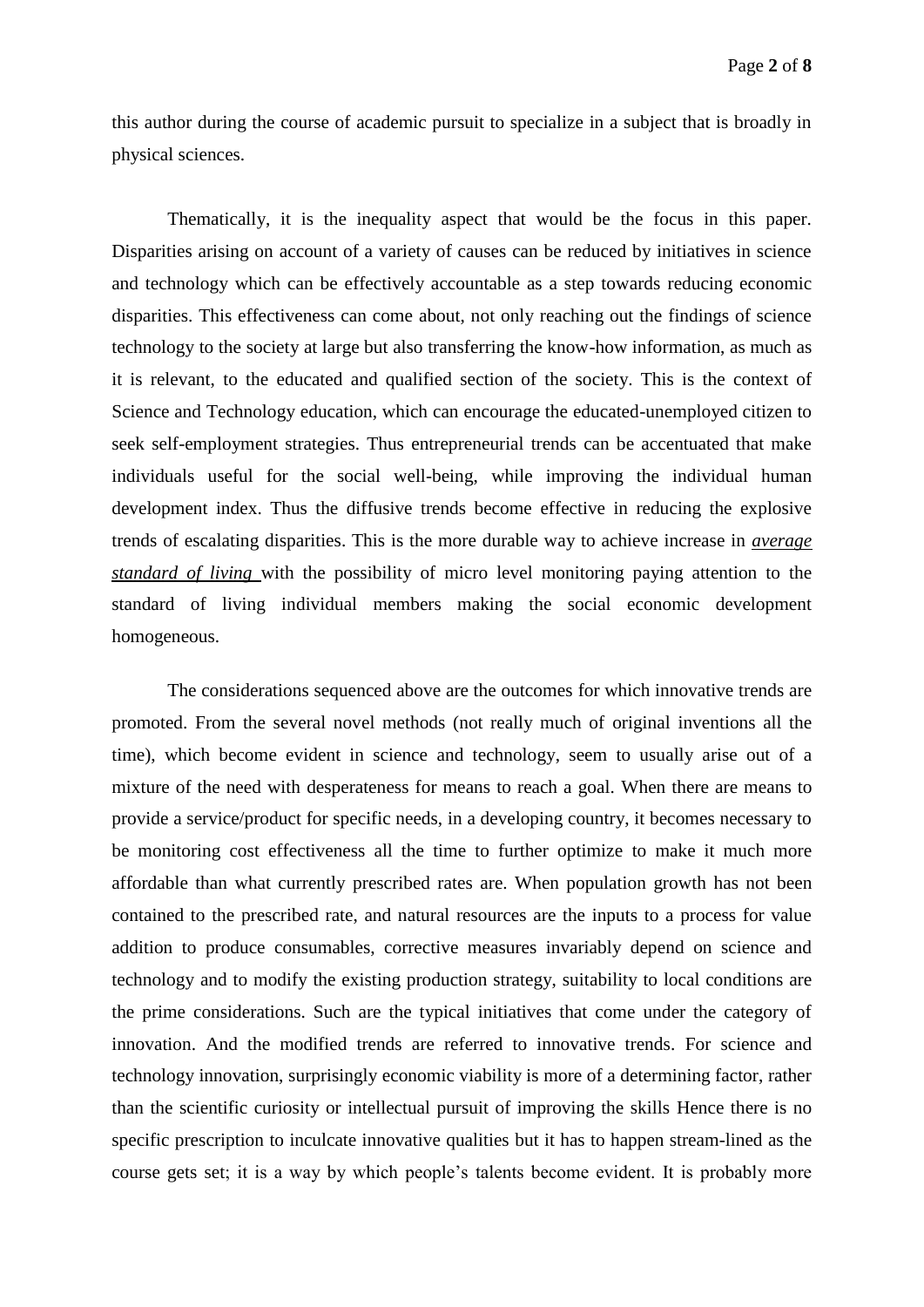necessary to recognize innovative qualities than searching for talents. There should be enough opportunities for such innovative qualities to get expressed. Disparities, more specifically social disparities enable a few to get access to the available opportunities and not equally to all the deserving. The Empowerment initiatives in the context of gender difference, steps like reservation policies for the backward and emergency measures of on the spot compensation in cash and kind for the needy or other ad hoc measures can hasten the process of restoring social justice, but may not bring about the required homogeneity and social cohesion as much durably. *National Incubation Centres* and the Call Centres established for the benefit of rural farmers are the typical initiatives which make possible the opportunities to be availed more uniformly, thus improving the economic standards with particular attention to the grass root level. Most of such facilities have come about by thinking innovatively in bringing science and technology to the door steps of common people, and innovative thinking comes about how to put the information technology into effective use than making available these I.T. tools for fissiparous trends.

#### **2. Human Development and Human Resource Development**

A student's task at trying to go through a learning process (*not conditioned by the assured income and the consequential strings attached to it*) must stand as distinctly different from an employee's job requirements, stipulated service conditions and terms and conditions of employment to ensure a regular payment assuring adequate earning power. Most of the time the academic learning pursuits cannot be simultaneously part of an individual's activity to combine with the routinely carried out work schedules under an employment. Thus the undirected free movement for learning *may not be rewarding much in terms of financial return* since at the learning stage the activities are essentially oriented towards individual's **Human development**. Whether educating people and turning out qualified students can be an industry or not is a point always under debate. At whatever level an individual can stand up competitively as a **Resource Person,** correspondingly an employment would be possible. Even as students, the way a subject matter is learnt need not be the same. The grades of students differ widely is itself an attestation to the fact that certain students have innovative methods of learning. This does not imply that those who learn innovatively would exhibit such individuality while on an assigned work schedule. . The innovative learner benefits the individual self and in fact causes an outstanding level as learner. The individual, who is innovative in an endeavour to improve an organization, contributes to the benefit of the many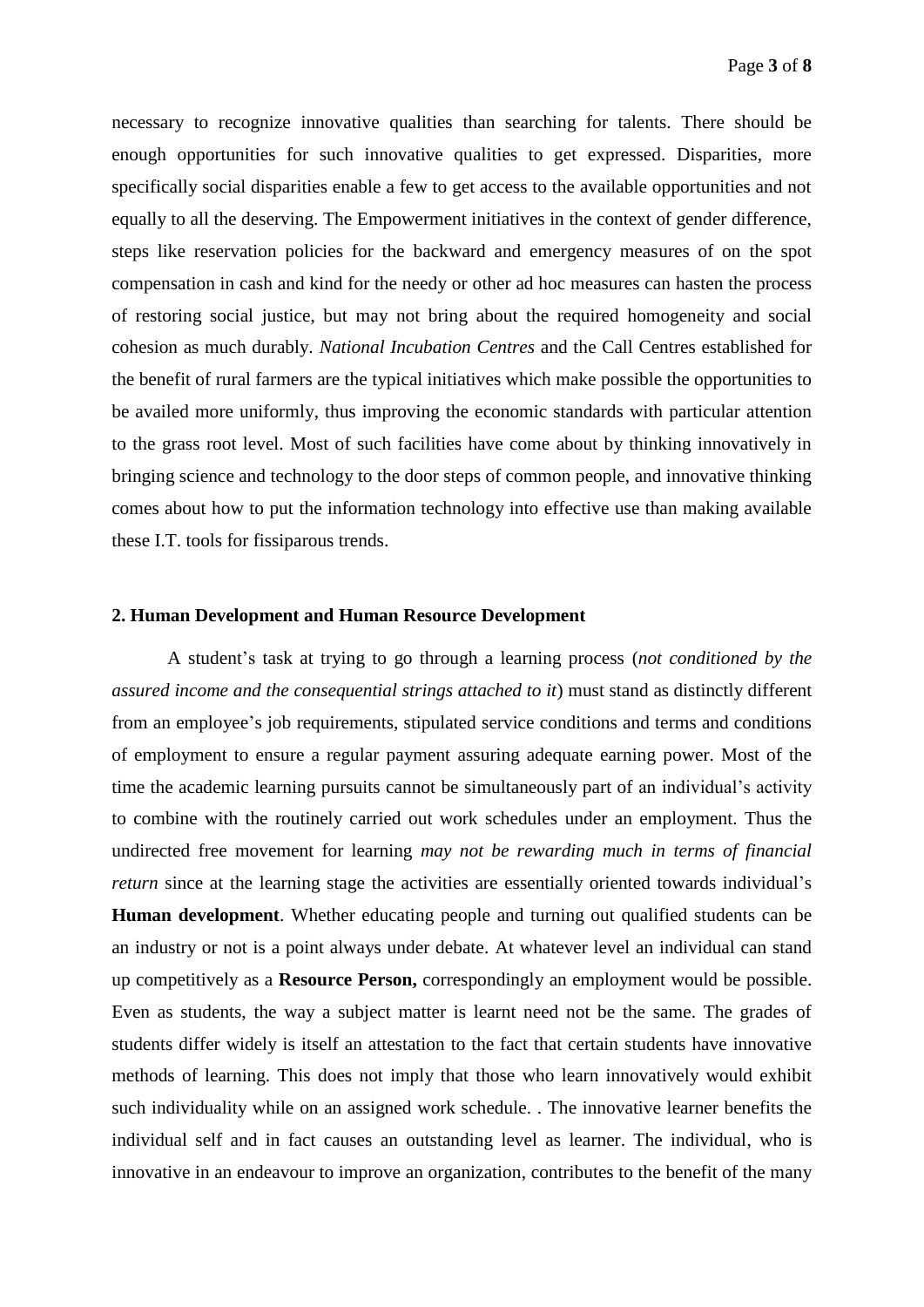that are part of the organization without undermining one own individual credits. S & T innovations stand for the later type reducing economic disparity, in the broader sense. This is a kind of certification to the **Human Resource Development**, for which the credit is to be shared by the individual who has been going through the **Human Development programs,** and the institution which enabled and facilitated Resource Development process during the Human Development. An appreciation of the distinction between the two in social activity is necessary to ensure desperation does not overwhelmingly impede amicably settling the inequality issues. **Human Resource Development** assures a maturity level to enable efficient M**aterial Resource Management.**

This requirement of having to develop human resources while seeking the efficient management of the material resources is itself beset with a complicated entanglement. It is so because the very same people, who would be consumers, should be improving themselves with the techniques of securing the resources for the people. Resource provision must be adequate in quantity and of the required standard in quality; for, as much length of time so that the people do not have to be concerned about having to reduce the consumption after getting used to it. Besides, use of one of the resources efficiently might upset the criteria for similar utilization of another resource material. This is the uniformity required in distributing the resource among the public if the resources are limited or depleting. Public distribution is a matter of appropriate management. On the other hand, limited-resource condition or the depleting-resource situation is not only a management strategy but the concern would be to develop alternate resources or non conventional resource material. This concern can be effectively redressed by what currently can be termed as *product innovation*. The product innovation requires a sound knowledge of the existing materials which meet the requirement, and how the same characteristics can be built into another material that can be made available more abundantly and durably. Genetically modified crop variety is a specific instance of such new products which can be better in yield and quality as compared to the conventional and original crops. If such hybrid crop is not a food material, but a plant variety meant to be grown for environmental purposes and is to be planted widely spread to avoid vitiating climatic conditions, then it is necessary to take wisdom of the local inhabitants besides the scientists established opinion on the novel crop variety. This is an obligation on scientists to be innovative and not only invention pursuits. Otherwise divided opinion in favour and against scientists' initiative (with all good intentions), would generate social conflict; this polarisation would escalate disparity and be a cause for *economic inequality*. In this instance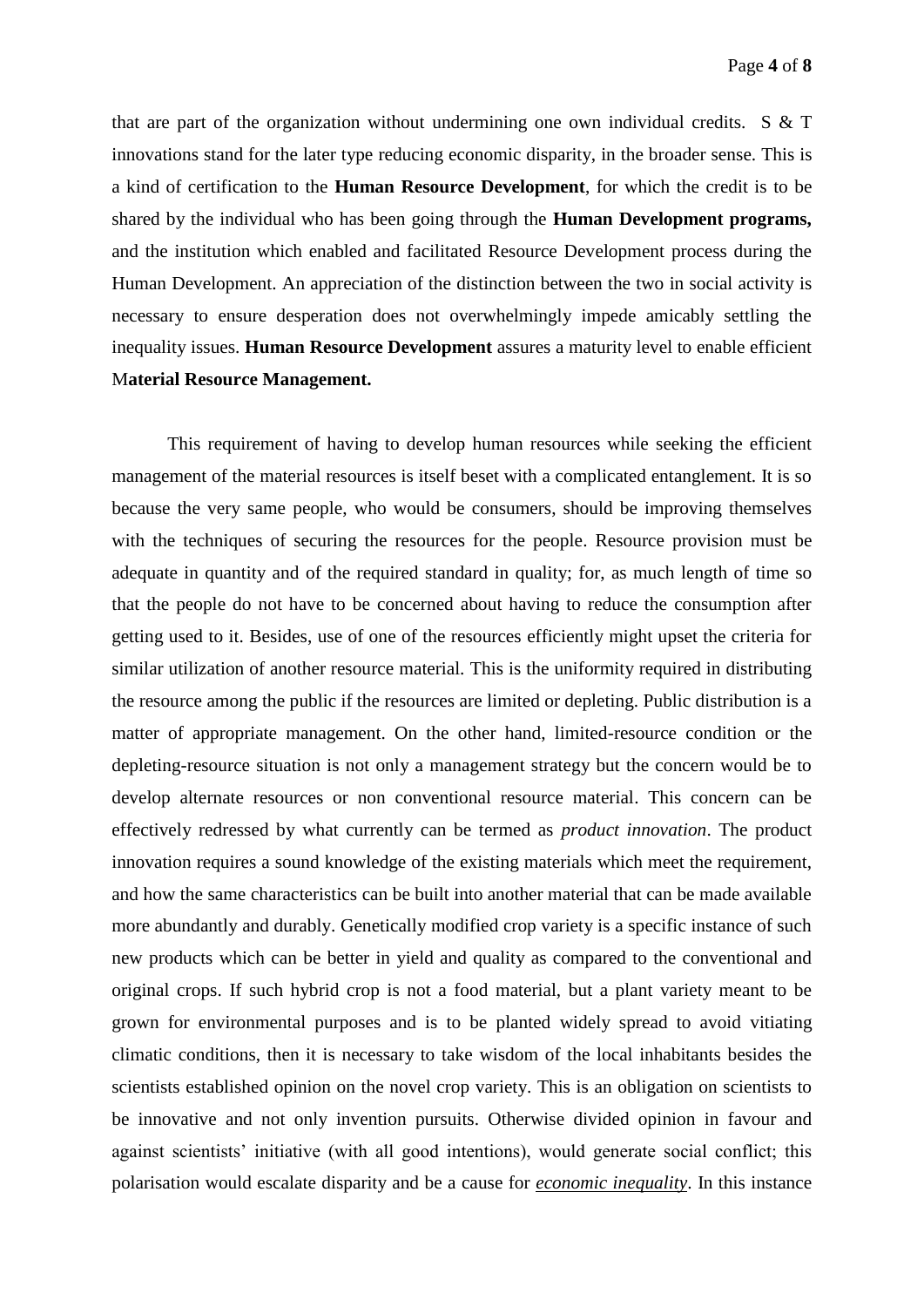bringing the science and technology advantage to the people would bring about a social divide, and instead of reducing economic disparity, it would be the cause of such resulting inequality.

### **3. The R & D Activity in Industry and Academic Pursuits**

The Research and Development activity is a directed science and technology activity where as academic research activities are learning pursuits; that is an individual pursues an activity enabled by that individual's expertise gained over the years. From the point of view of a standing in social importance, such academic research activity can nurture young talented person not mainly for an employment but more to bring out the potential individuals may have in providing newer avenues. Research Development related to industrial production and manufacture for the public market is a profit oriented enterprise. And the learning pursuits of academic nature are mostly no-profit-no-loss but individuals improve themselves to be resourceful in the society. To distinguish the R & D activity from the later academic activities, the description of *"win-win"* case is appropriate, and for the later it is appropriately described as "*no-gain-no-loss"* case*.* Then, the situation becomes critically compounded when it is a matter of sustainability of the academic research activity; this is the field for innovative thinking. When R&D activities become an elitist activity with the patent rules, and trade secrecies prevent the public access to get information, the activity of manufacturing materials for the public market becomes an exclusive matter, necessarily isolating the academic pursuits in educational institutions. This is a disparity arising in professional career which makes both the categories much less effective than that it could be. In this context innovative trends can bring about inclusion of less regimented non formal component and reduce the building up of disparities. The resulting absence of inequalities makes possible conducive economic growth for satisfactory distribution of wealth. That the distribution of wealth is satisfactory depends upon how much of mutual appreciation exists in widely different interest govern the different sectors. These kinds of disparities are the concerns of the policy makers who wish to improve the situation on economic disparities.

#### **4. Perspectives on "General Public and the Researchers in Physical Sciences"**

What really is the point that was made all through the previous sections is how much mutually appreciative the public are on the activities in widely different sectors. Specialized activities requiring higher qualifications must diffuse into the general public in the society,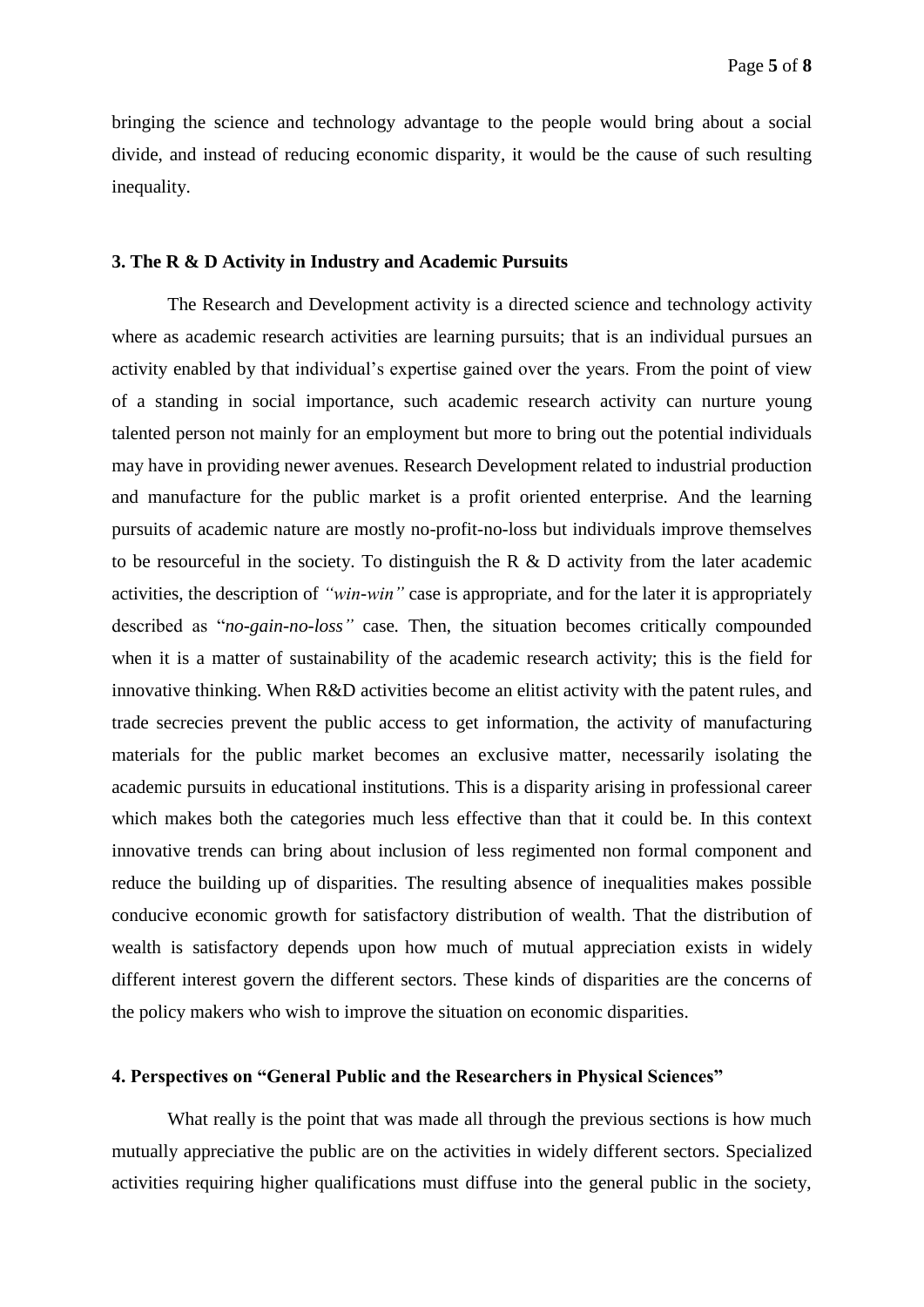and the common people must have an interested reach out to know about these activities (without giving rise to any interferences). What actually the situation is both the sides have an indifference to the other side – remain uninterested trying to be not interfering. These result in loss of rapport to such an extent it can manifest as a social disparity. The research conducted by the Royal Society of Chemistry, UK was to know how much the public in UK know about Chemistry, even if they seem to be appreciative of science and scientists. Also, how many researchers in chemistry know about what the public consider as the importance of chemistry for general public? Surprisingly, the chemists did not consider it a possibility when the research findings indicated that certain percentage of the general public was much informed about the special subject chemistry. This seems to point out a paradox that all the time that the concern has been that public would not know much about individual science subject so much; but the situation turned out to be that chemists could not know how much the public knew about chemistry, although the percentage of such people was marginal! Then, any resulting disparities, as pointed out above, could be due to the fact that Chemists have been unconcerned about diffusing knowledge among the public. Thus the innovation in science and technology is an avenue for reducing disparities. Thus the science and technology development must have an innovative activity in availing the information technology to provide for diffusing across the barriers. As a matter concerning health, an initiative by the management of Apollo hospitals to innovate with models in heath care (Apolllo hospitals, Hyderabad, 2013) is quite revealing. These hospitals have sophisticated facilities of health care with the possibility of telemedicine provisions, and these can be expensive and at the same time required inevitably for treating certain ailments irrespective of their social status.

Hence the models seemed to be to work out that these facilities can be availed by all sections of the society as and when it is a life-saving concern. Mostly in the in the interview documented, the activity related to health insurance was being thought of innovatively to make it better utilized than keep it out of reach for those who are economically less provided for.

## **5. Conclusions:**

Thus the situation described above is all mostly a matter of futuristic qualitative consideration and less of evidencing any set back in trends from the statistics from the past. A conventional thinking of correcting for deviation was not the point at all, but the situation now even if now seems optimized, this can be improved by thinking out a modification of the criteria for optimization. Such an effort can be termed "innovative" than to describe as being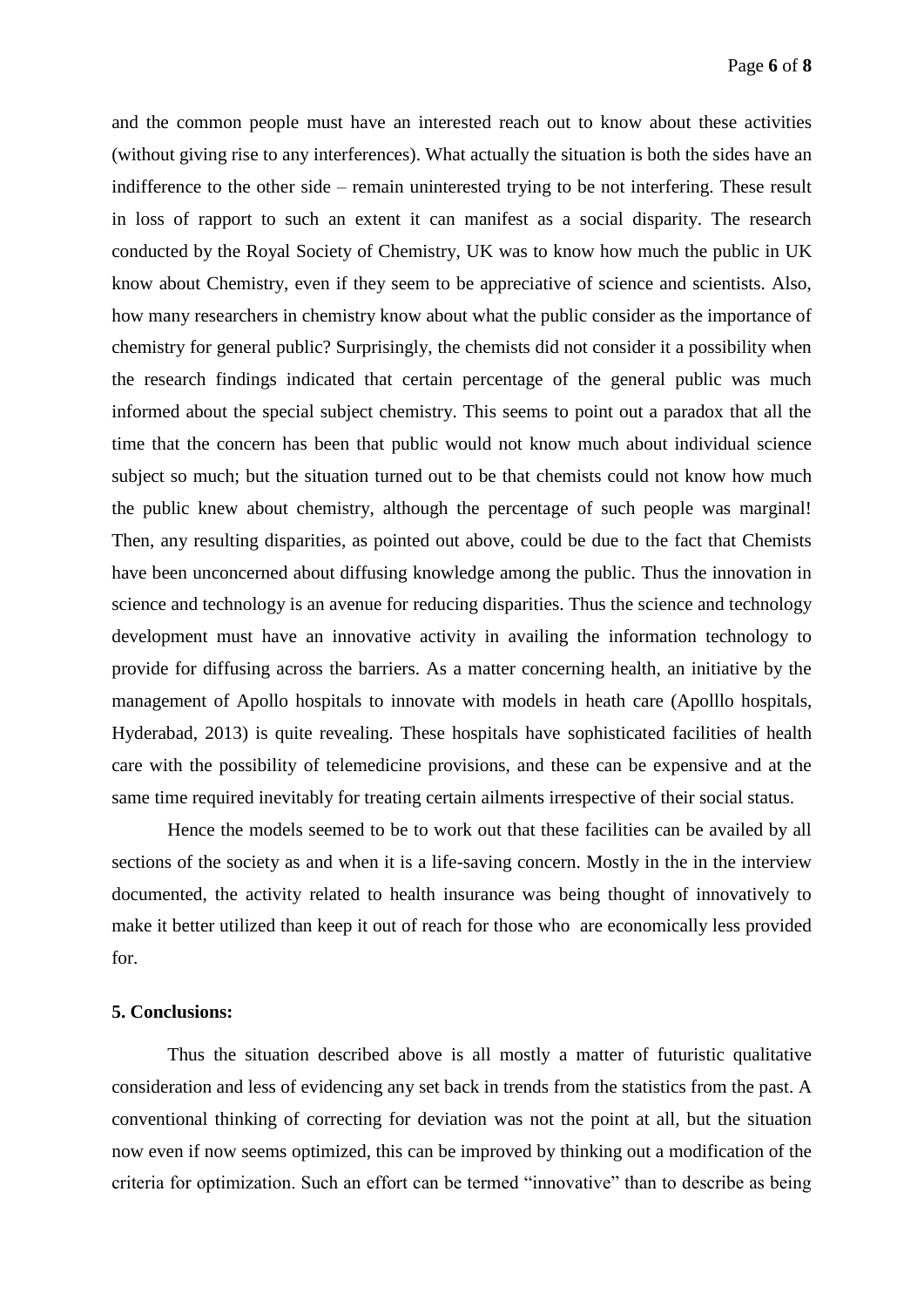"unconventional". Thus it is a refreshing novel approach that is called for more than simply speeding up what is presently in practice. This discussion is also about bringing about a diffusion across the barriers that gets built up because of increased speed of activities confining people to their own concerns vertically, than letting a broadening of outlooks. And, innovation in science and technology has brought about benefits which must be brought to the public highlighting the required innovative approaches. In the annual Indian Science Congress Sessions (Indian Science Congress Association,1914), an exhibit is put up for those who have won innovation awards. These features most of them seemed to be coming about by the local talents in the respective localities (particularly rural areas) who went about modifying certain contrivances as and when the available materials were changing and tools have become more and more versatile to implement changes . It would appear on occasions that the reason as to how benefits have accrued has still not been scientifically discerned and it is worth revising and documenting the scientific principles underlying certain practices. This is a reverse-fall out to scientific investigators due to the acclaimed innovations. Such outcomes have benefitted the community economically and enriched the science in principle. These expressions do convey more of reality rather than merely qualitative optimistic dispositions.

## **References**;

*The references contain links to internet resources. Almost all the links given below have been accessed by this author before the submission of paper and the documentation in internet are more or less permanent features. However, the website contents would be subject to updating by corresponding authors, documenters and organizations. Some of the references below contain references to this author's [aravamudhan-s.ucoz.com; ugcinno-nehu.com] personal domain contents. These Web Domains are created by purchase of internet spaces and web domain names from the Webhosting services like yahoo on yearly rent payment basis. Till now for more than 10 years the author has been able to maintain these internet domains. This author further intends to transfer most of the contents NEHU official dspace and at that time appropriate citation would be included at the appropriate places referring to the contents. This dspace repository is part of NEHU Central Library features and can be seen as a dspace link on the left side pane of the present NEHU official website [http://www.nehu.ac.in](http://www.nehu.ac.in/)*

Indian Science Congress Association, 1914: <http://www.sciencecongress.nic.in/html/index.php>

Aravamudhan, 2006:

[http://aravamudhan-s.ucoz.com/BDRay\\_Felicitation\\_Volume.html#Aravamudhan](http://aravamudhan-s.ucoz.com/BDRay_Felicitation_Volume.html#Aravamudhan)

Aravamudhan, 2005:

[http://aravamudhan-s.ucoz.com/saravamudhan44/hrd\\_resource\\_management.html](http://aravamudhan-s.ucoz.com/saravamudhan44/hrd_resource_management.html)

Chidambaram, 2012: <http://www.ugc-inno-nehu.com/Chidambaram.html>

Apolllo hospitals, Hyderabad, 2013: <http://www.ugc-inno-nehu.com/chem-club-june5th2015.html#HS>